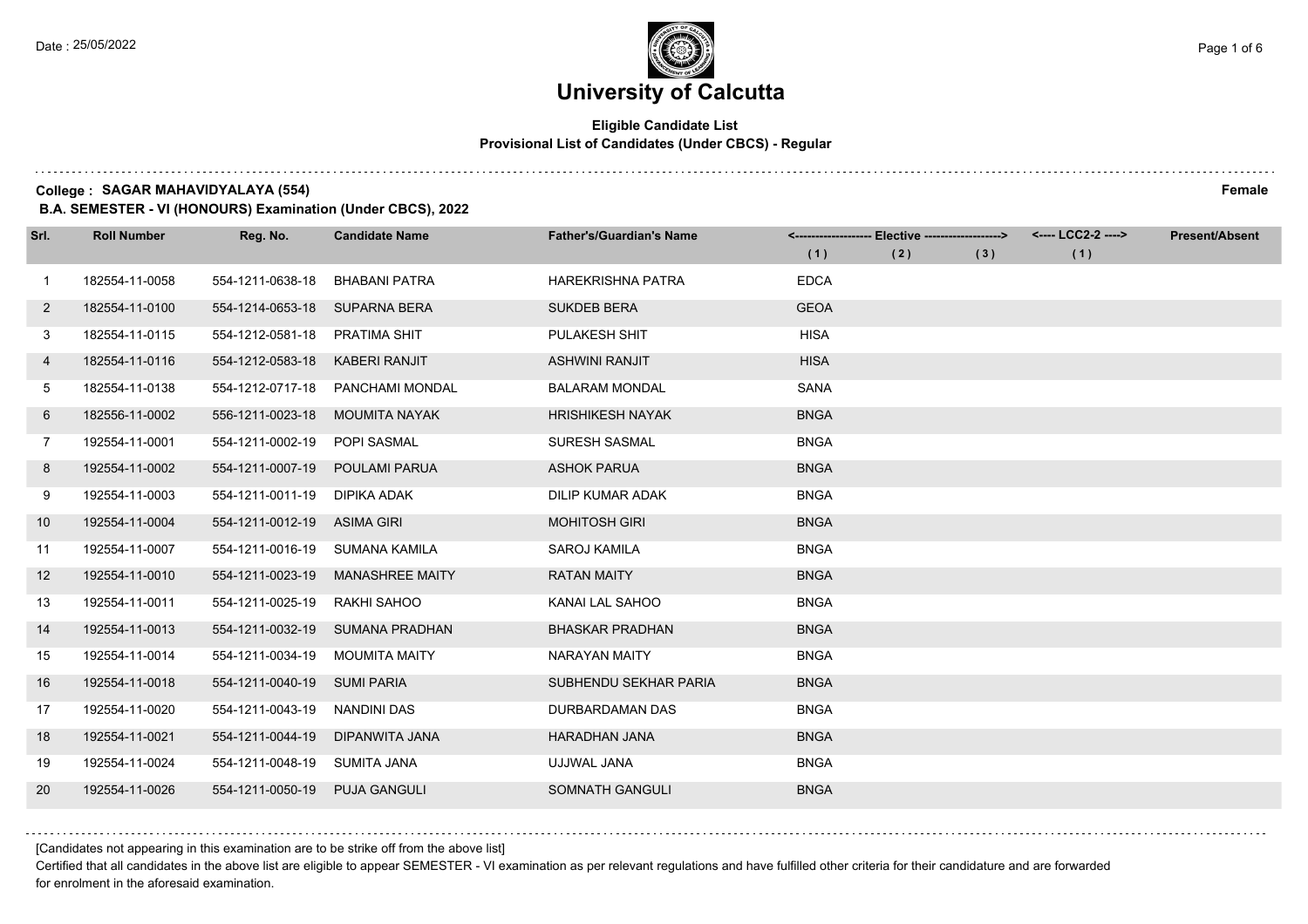## **Eligible Candidate List Provisional List of Candidates (Under CBCS) - Regular**

**College : SAGAR MAHAVIDYALAYA (554) Female**

**B.A. SEMESTER - VI (HONOURS) Examination (Under CBCS), 2022**

| Srl. | <b>Roll Number</b> | Reg. No.                       | <b>Candidate Name</b>            | <b>Father's/Guardian's Name</b> |             | <------------------- Elective ------------------> |     | <---- LCC2-2 ----> | <b>Present/Absent</b> |
|------|--------------------|--------------------------------|----------------------------------|---------------------------------|-------------|---------------------------------------------------|-----|--------------------|-----------------------|
|      |                    |                                |                                  |                                 | (1)         | (2)                                               | (3) | (1)                |                       |
| 21   | 192554-11-0027     | 554-1211-0051-19               | <b>JYOTSNA GHORAI</b>            | <b>JHARESWAR GHORAI</b>         | <b>BNGA</b> |                                                   |     |                    |                       |
| 22   | 192554-11-0029     | 554-1211-0055-19               | <b>RUPALI BERA</b>               | <b>UTTAM BERA</b>               | <b>BNGA</b> |                                                   |     |                    |                       |
| 23   | 192554-11-0030     | 554-1211-0056-19               | PALLABI BERA                     | UTPAL BERA                      | <b>BNGA</b> |                                                   |     |                    |                       |
| 24   | 192554-11-0032     | 554-1211-0102-19               | NANDITA SAHOO                    | <b>PARIMAL SAHOO</b>            | <b>BNGA</b> |                                                   |     |                    |                       |
| 25   | 192554-11-0034     | 554-1211-0104-19               | <b>TAPASI MAITY</b>              | <b>PRABIN MAITY</b>             | <b>BNGA</b> |                                                   |     |                    |                       |
| 26   | 192554-11-0035     | 554-1211-0105-19               | SATHI DAS                        | <b>DINESH DAS</b>               | <b>BNGA</b> |                                                   |     |                    |                       |
| 27   | 192554-11-0037     |                                | 554-1211-0274-19 SOMASHREE MANNA | <b>MANOJ KUMAR MANNA</b>        | <b>BNGA</b> |                                                   |     |                    |                       |
| 28   | 192554-11-0038     | 554-1211-0281-19               | NABANITA NANDA                   | PRAVAS KANTI NANDA              | <b>BNGA</b> |                                                   |     |                    |                       |
| 29   | 192554-11-0039     | 554-1211-0282-19               | <b>SUPRAVA MAITY</b>             | PRANABESH MAITY                 | <b>BNGA</b> |                                                   |     |                    |                       |
| 30   | 192554-11-0041     | 554-1212-0003-19               | SUBHANKARI DALAI                 | <b>SATYABAN DALAI</b>           | <b>BNGA</b> |                                                   |     |                    |                       |
| 31   | 192554-11-0043     | 554-1212-0019-19               | APARNA PRAMANIK                  | <b>MANIK PRAMANIK</b>           | <b>BNGA</b> |                                                   |     |                    |                       |
| 32   | 192554-11-0044     |                                | 554-1212-0026-19 SUPARNA MUNIAN  | UTTAM KUMAR MUNIAN              | <b>BNGA</b> |                                                   |     |                    |                       |
| 33   | 192554-11-0046     | 554-1212-0042-19               | <b>GOURI PRAMANIK</b>            | <b>MANIK PRAMNAIK</b>           | <b>BNGA</b> |                                                   |     |                    |                       |
| 34   | 192554-11-0047     | 554-1212-0045-19               | POULAMI MONDAL                   | PULIN KUMAR MONDAL              | <b>BNGA</b> |                                                   |     |                    |                       |
| 35   | 192554-11-0050     | 554-1212-0065-19 UMA PATRA     |                                  | <b>UTTAM PATRA</b>              | <b>BNGA</b> |                                                   |     |                    |                       |
| 36   | 192554-11-0051     | 554-1212-0283-19 SOHINI BISWAS |                                  | <b>ASHIS KUMAR BISWAS</b>       | <b>BNGA</b> |                                                   |     |                    |                       |
| 37   | 192554-11-0056     | 554-1214-0022-19               | SOMA PRADHAN                     | <b>HARADHAN PRADHAN</b>         | <b>BNGA</b> |                                                   |     |                    |                       |
| 38   | 192554-11-0057     | 554-1214-0027-19               | <b>UMA MANDAL</b>                | <b>LALMOHAN MANDAL</b>          | <b>BNGA</b> |                                                   |     |                    |                       |
| 39   | 192554-11-0058     | 554-1214-0029-19               | <b>MADHUMITA MONDAL</b>          | PRAKASH MONDAL                  | <b>BNGA</b> |                                                   |     |                    |                       |
| 40   | 192554-11-0062     | 554-1214-0119-19 ADITI BERA    |                                  | ADWAITYA BERA                   | <b>BNGA</b> |                                                   |     |                    |                       |

[Candidates not appearing in this examination are to be strike off from the above list]

Certified that all candidates in the above list are eligible to appear SEMESTER - VI examination as per relevant regulations and have fulfilled other criteria for their candidature and are forwarded for enrolment in the aforesaid examination.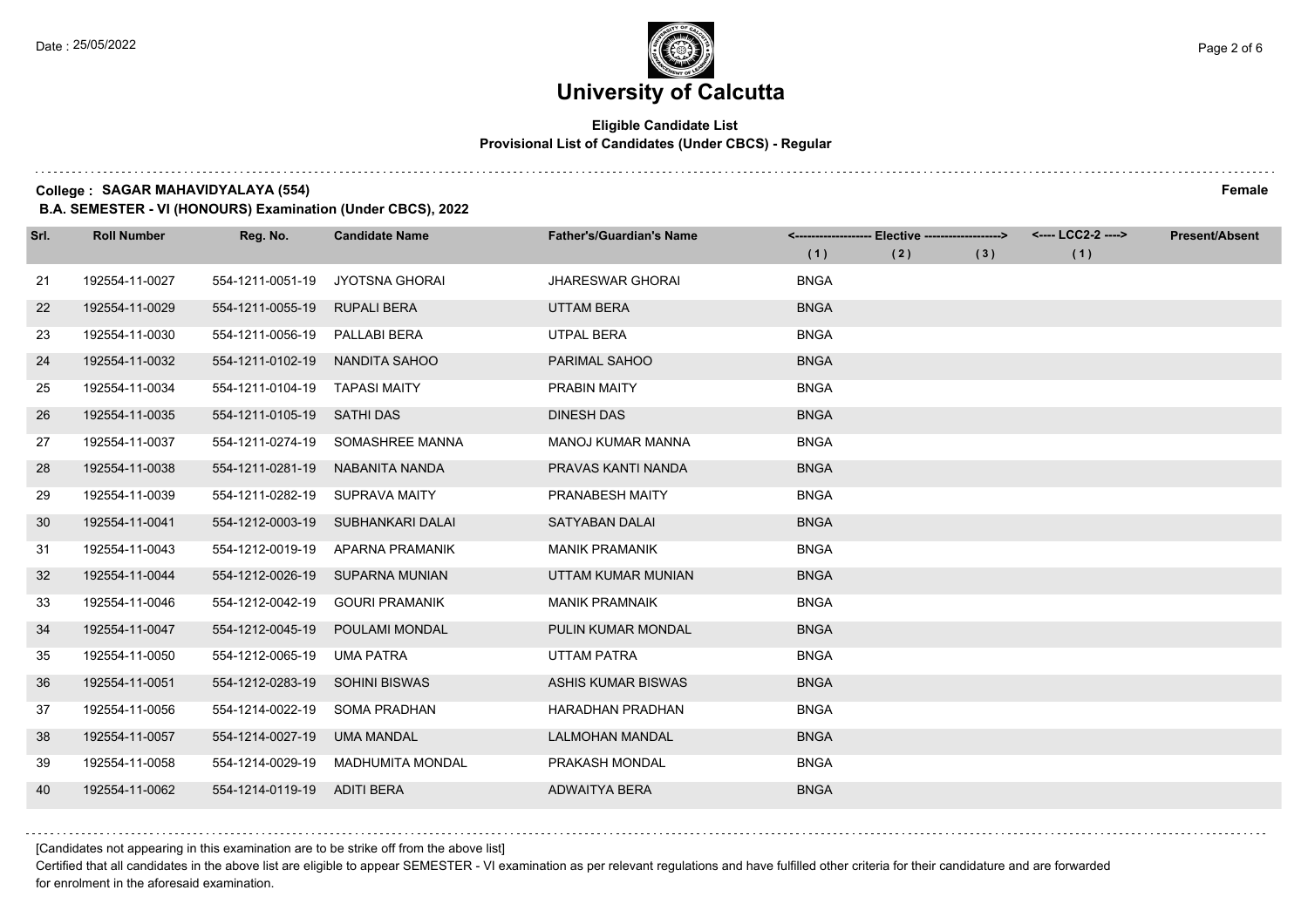## **Eligible Candidate List Provisional List of Candidates (Under CBCS) - Regular**

**College : SAGAR MAHAVIDYALAYA (554) Female**

**B.A. SEMESTER - VI (HONOURS) Examination (Under CBCS), 2022**

| Srl. | <b>Roll Number</b> | Reg. No.                      | <b>Candidate Name</b>   | <b>Father's/Guardian's Name</b> |             | <------------------- Elective -------------------> |     | <---- LCC2-2 ----> | <b>Present/Absent</b> |
|------|--------------------|-------------------------------|-------------------------|---------------------------------|-------------|----------------------------------------------------|-----|--------------------|-----------------------|
|      |                    |                               |                         |                                 | (1)         | (2)                                                | (3) | (1)                |                       |
| 41   | 192554-11-0064     | 554-1215-0020-19              | <b>NARGIS KHATUN</b>    | <b>KHALEK SHAH</b>              | <b>BNGA</b> |                                                    |     |                    |                       |
| 42   | 192554-11-0065     | 554-1215-0021-19              | <b>NADIRA KHATUN</b>    | <b>KHALEK SHAH</b>              | <b>BNGA</b> |                                                    |     |                    |                       |
| 43   | 192554-11-0066     | 554-1215-0036-19              | RAHANA KHATUN           | <b>SK ABUL HOSSEN</b>           | <b>BNGA</b> |                                                    |     |                    |                       |
| 44   | 192554-11-0067     | 554-1215-0057-19              | <b>MANIRA KHATUN</b>    | <b>SK MANIRUL</b>               | <b>BNGA</b> |                                                    |     |                    |                       |
| 45   | 192554-11-0072     | 554-1211-0097-19              | SOBHA JANA              | <b>SUKHAMOY JANA</b>            | <b>EDCA</b> |                                                    |     |                    |                       |
| 46   | 192554-11-0074     | 554-1211-0099-19              | DEBASHREE JANA          | <b>SWAPAN JANA</b>              | <b>EDCA</b> |                                                    |     |                    |                       |
| 47   | 192554-11-0075     | 554-1211-0107-19 SANGITA GIRI |                         | RAMKRISHNA GIRI                 | <b>EDCA</b> |                                                    |     |                    |                       |
| 48   | 192554-11-0077     | 554-1211-0109-19              | <b>MADHUMITA MONDAL</b> | NANDAGOPAL MONDAL               | <b>EDCA</b> |                                                    |     |                    |                       |
| 49   | 192554-11-0079     | 554-1211-0112-19              | <b>RIMA MAITY</b>       | <b>ADWAITA MAITY</b>            | <b>EDCA</b> |                                                    |     |                    |                       |
| 50   | 192554-11-0080     | 554-1211-0114-19              | PRIYANKA PRADHAN        | PRANAB PRADHAN                  | <b>EDCA</b> |                                                    |     |                    |                       |
| 51   | 192554-11-0082     | 554-1211-0261-19              | NIRUPAMA SAMANTA        | SAILENDRANATH SAMANTA           | <b>EDCA</b> |                                                    |     |                    |                       |
| 52   | 192554-11-0083     | 554-1211-0262-19              | SOMASHREE DAS           | <b>SANJOY KUMAR DAS</b>         | <b>EDCA</b> |                                                    |     |                    |                       |
| 53   | 192554-11-0084     | 554-1211-0271-19              | <b>SRIMA BERA</b>       | AMRIT KUMAR BERA                | <b>EDCA</b> |                                                    |     |                    |                       |
| 54   | 192554-11-0085     | 554-1211-0280-19              | <b>SANGITA JANA</b>     | <b>NAKUL JANA</b>               | <b>EDCA</b> |                                                    |     |                    |                       |
| 55   | 192554-11-0086     | 554-1212-0082-19              | RAKHI PRAMANIK          | <b>TARAK PRAMANIK</b>           | <b>EDCA</b> |                                                    |     |                    |                       |
| 56   | 192554-11-0087     | 554-1212-0095-19              | SOMASHREE MANDAL        | <b>BUDDHADEV MANDAL</b>         | <b>EDCA</b> |                                                    |     |                    |                       |
| 57   | 192554-11-0090     | 554-1212-0116-19              | <b>SARMISTHA DAS</b>    | <b>SUBRATA DAS</b>              | <b>EDCA</b> |                                                    |     |                    |                       |
| 58   | 192554-11-0091     | 554-1212-0117-19              | SUBHASRI MUNIAN         | CHITTARANJAN MUNIAN             | <b>EDCA</b> |                                                    |     |                    |                       |
| 59   | 192554-11-0094     | 554-1214-0113-19              | <b>MADHUSHREE DAS</b>   | UTTAM KUMAR DAS                 | <b>EDCA</b> |                                                    |     |                    |                       |
| 60   | 192554-11-0095     | 554-1214-0120-19              | DIPTI DAS               | <b>KANAI DAS</b>                | <b>EDCA</b> |                                                    |     |                    |                       |

[Candidates not appearing in this examination are to be strike off from the above list]

Certified that all candidates in the above list are eligible to appear SEMESTER - VI examination as per relevant regulations and have fulfilled other criteria for their candidature and are forwarded for enrolment in the aforesaid examination.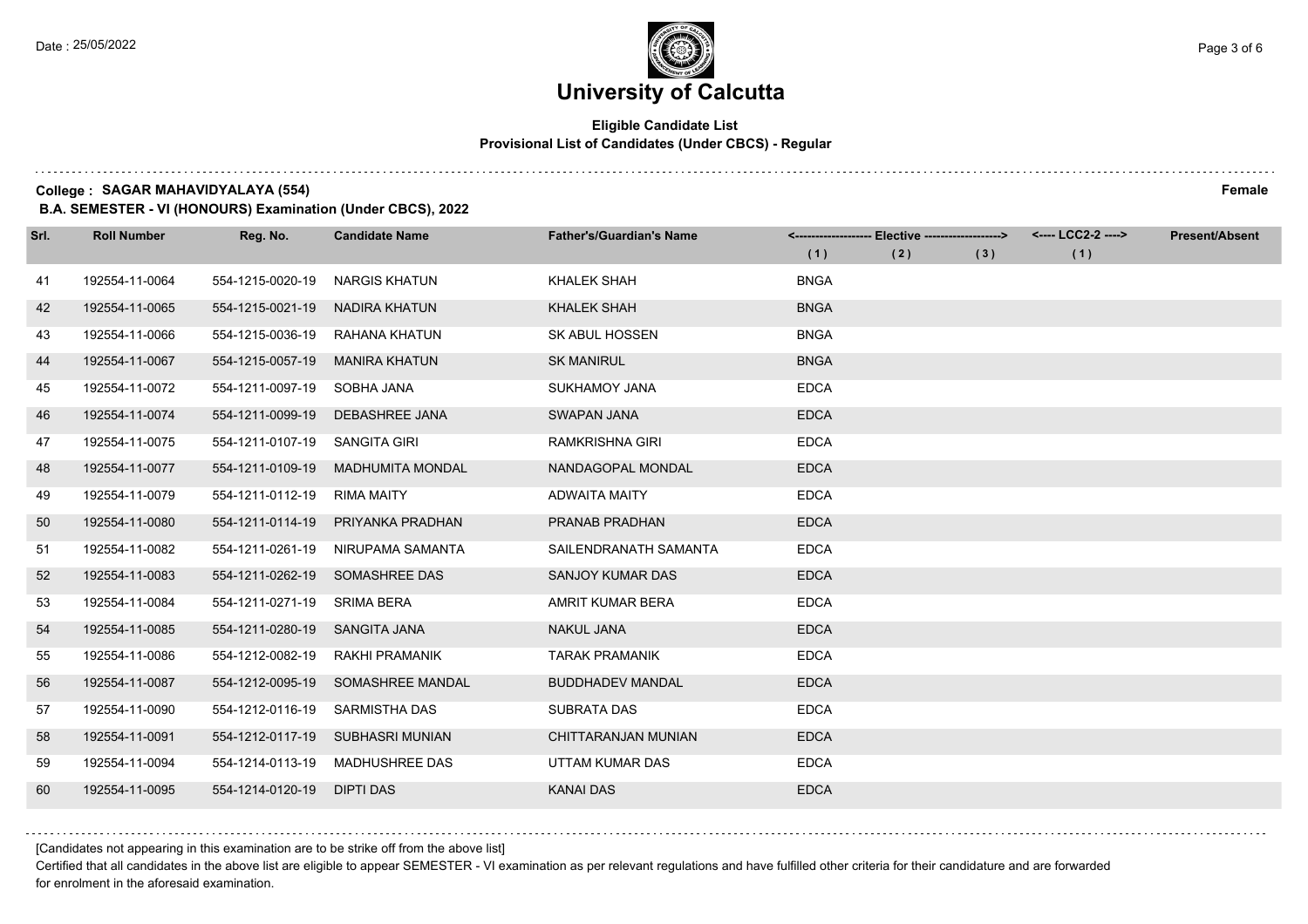## **Eligible Candidate List Provisional List of Candidates (Under CBCS) - Regular**

**College : SAGAR MAHAVIDYALAYA (554) Female**

**B.A. SEMESTER - VI (HONOURS) Examination (Under CBCS), 2022**

| Srl. | <b>Roll Number</b> | Reg. No.                       | <b>Candidate Name</b>               | <b>Father's/Guardian's Name</b> |             | <-------------------- Elective -------------------> |     | <---- LCC2-2 ----> | <b>Present/Absent</b> |
|------|--------------------|--------------------------------|-------------------------------------|---------------------------------|-------------|-----------------------------------------------------|-----|--------------------|-----------------------|
|      |                    |                                |                                     |                                 | (1)         | (2)                                                 | (3) | (1)                |                       |
| 61   | 192554-11-0096     | 554-1214-0123-19               | <b>URMI MONDAL</b>                  | <b>DINESH MONDAL</b>            | <b>EDCA</b> |                                                     |     |                    |                       |
| 62   | 192554-11-0097     | 554-1214-0169-19               | KABITA MANDAL                       | <b>SUBRATA MANDAL</b>           | <b>EDCA</b> |                                                     |     |                    |                       |
| 63   | 192554-11-0098     | 554-1215-0070-19               | SK TASMINA KHATUN                   | SK ABDUL FIROJ                  | <b>EDCA</b> |                                                     |     |                    |                       |
| 64   | 192554-11-0100     | 554-1215-0122-19               | SUMAIYA KHATUN                      | <b>SK OSMAN GONI</b>            | <b>EDCA</b> |                                                     |     |                    |                       |
| 65   | 192554-11-0103     | 554-1211-0134-19               | ANWESHA PARUYA                      | <b>AMIYA PARUYA</b>             | <b>ENGA</b> |                                                     |     |                    |                       |
| 66   | 192554-11-0104     | 554-1211-0135-19               | LIPIKA BHUNIA                       | <b>DIPAK BHUNIA</b>             | <b>ENGA</b> |                                                     |     |                    |                       |
| 67   | 192554-11-0107     | 554-1212-0143-19 ANUVA DAS     |                                     | KANGSARI DAS                    | <b>ENGA</b> |                                                     |     |                    |                       |
| 68   | 192554-11-0110     | 554-1214-0132-19 SAYANI MANDAL |                                     | <b>NIRANJAN MANDAL</b>          | <b>ENGA</b> |                                                     |     |                    |                       |
| 69   | 192554-11-0111     | 554-1214-0141-19               | SUMANA MANDAL                       | <b>UTTAM MANDAL</b>             | <b>ENGA</b> |                                                     |     |                    |                       |
| 70   | 192554-11-0113     | 554-1211-0172-19               | DIPANWITA JANA                      | ANUKUL JANA                     | <b>GEOA</b> |                                                     |     |                    |                       |
| 71   | 192554-11-0114     | 554-1211-0174-19               | PAYELI JANA                         | SANTOSH KUMAR JANA              | <b>GEOA</b> |                                                     |     |                    |                       |
| 72   | 192554-11-0115     |                                | 554-1211-0175-19 SUBHASHREE SAMANTA | <b>BHAGIRATH SAMANTA</b>        | <b>GEOA</b> |                                                     |     |                    |                       |
| 73   | 192554-11-0116     | 554-1211-0177-19               | <b>TAPASI JANA</b>                  | PRAFULLA JANA                   | <b>GEOA</b> |                                                     |     |                    |                       |
| 74   | 192554-11-0117     | 554-1211-0178-19               | SABANA KHATUN                       | <b>SK BAUDDIN</b>               | <b>GEOA</b> |                                                     |     |                    |                       |
| 75   | 192554-11-0118     | 554-1211-0179-19               | <b>ANUSHREE GIRI</b>                | <b>PULAK GIRI</b>               | <b>GEOA</b> |                                                     |     |                    |                       |
| 76   | 192554-11-0119     | 554-1211-0180-19               | <b>PAYEL BERA</b>                   | <b>DEBABRATA BERA</b>           | <b>GEOA</b> |                                                     |     |                    |                       |
| 77   | 192554-11-0120     | 554-1211-0183-19               | SUHANA KHATUN                       | <b>SK FARIDUDDIN</b>            | <b>GEOA</b> |                                                     |     |                    |                       |
| 78   | 192554-11-0121     | 554-1211-0210-19               | DIPSHIKHA GURIA                     | SHANKAR NARAYAN GURIA           | <b>GEOA</b> |                                                     |     |                    |                       |
| 79   | 192554-11-0123     | 554-1211-0263-19               | ANIKA MAJHI                         | <b>SWAPN MAJHI</b>              | <b>GEOA</b> |                                                     |     |                    |                       |
| 80   | 192554-11-0124     | 554-1211-0272-19               | <b>BARNALI DAS</b>                  | <b>BIMAL KUMAR DAS</b>          | <b>GEOA</b> |                                                     |     |                    |                       |

[Candidates not appearing in this examination are to be strike off from the above list]

Certified that all candidates in the above list are eligible to appear SEMESTER - VI examination as per relevant regulations and have fulfilled other criteria for their candidature and are forwarded for enrolment in the aforesaid examination.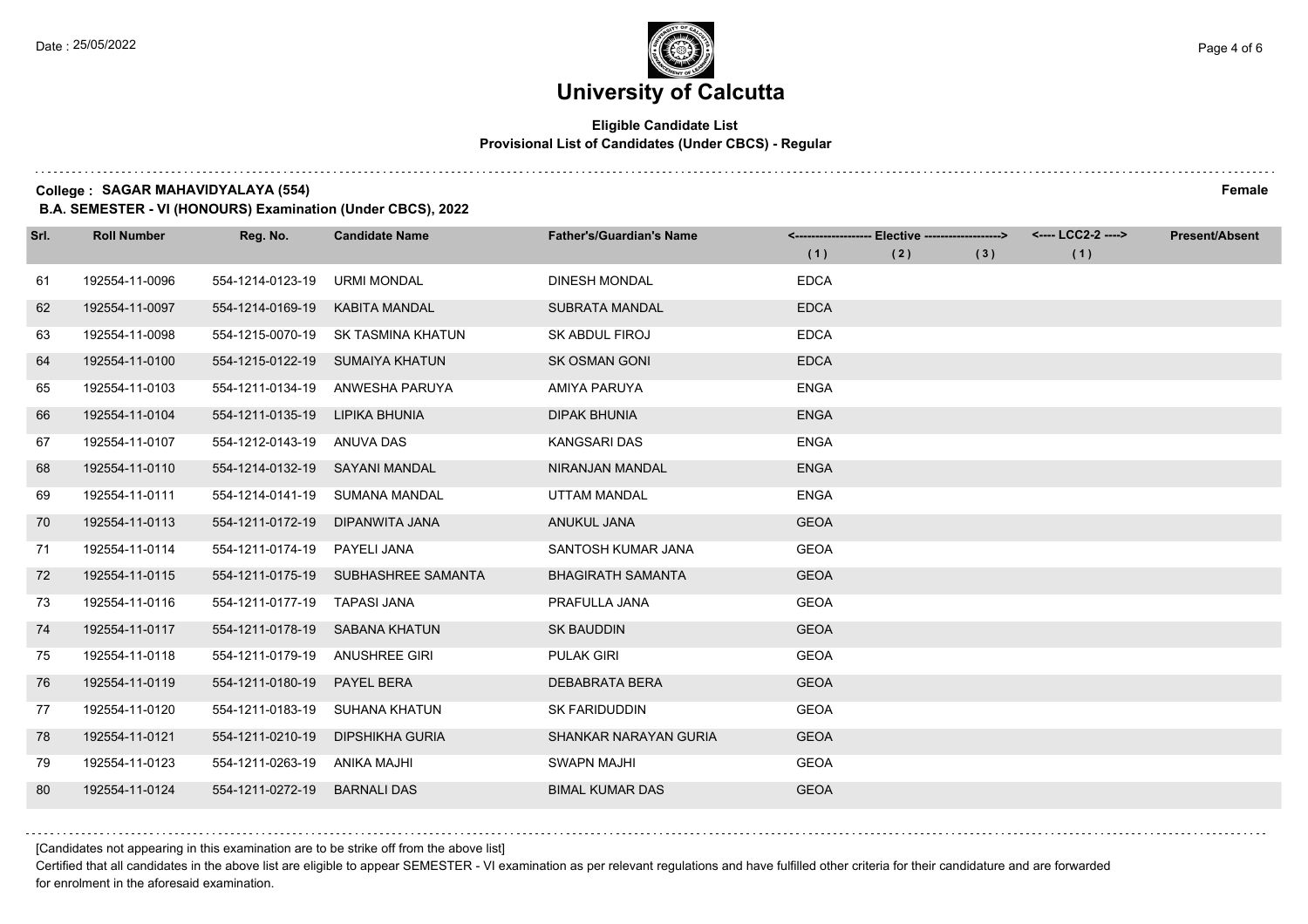## **Eligible Candidate List Provisional List of Candidates (Under CBCS) - Regular**

**College : SAGAR MAHAVIDYALAYA (554) Female**

**B.A. SEMESTER - VI (HONOURS) Examination (Under CBCS), 2022**

| Srl. | <b>Roll Number</b> | Reg. No.                       | <b>Candidate Name</b>          | <b>Father's/Guardian's Name</b> |             | <-------------------- Elective ------------------> |     | <---- LCC2-2 ----> | <b>Present/Absent</b> |
|------|--------------------|--------------------------------|--------------------------------|---------------------------------|-------------|----------------------------------------------------|-----|--------------------|-----------------------|
|      |                    |                                |                                |                                 | (1)         | (2)                                                | (3) | (1)                |                       |
| 81   | 192554-11-0125     | 554-1212-0189-19               | MOUMITA KANDAR                 | <b>GANESH KANDAR</b>            | <b>GEOA</b> |                                                    |     |                    |                       |
| 82   | 192554-11-0127     | 554-1214-0024-19               | <b>MAHIMA MONDAL</b>           | <b>KHOKAN MONDAL</b>            | <b>GEOA</b> |                                                    |     |                    |                       |
| 83   | 192554-11-0128     | 554-1214-0173-19               | SUSHAMA MANDAL                 | <b>SANJAY MANDAL</b>            | <b>GEOA</b> |                                                    |     |                    |                       |
| 84   | 192554-11-0129     | 554-1214-0176-19               | <b>SUMA MANDAL</b>             | <b>SUKESH MANDAL</b>            | <b>GEOA</b> |                                                    |     |                    |                       |
| 85   | 192554-11-0130     | 554-1214-0181-19               | SHUBHRA DAS                    | <b>SWAPAN DAS</b>               | <b>GEOA</b> |                                                    |     |                    |                       |
| 86   | 192554-11-0131     | 554-1214-0228-19               | <b>SUSMITA MONDAL</b>          | <b>MONGAL MONDAL</b>            | <b>GEOA</b> |                                                    |     |                    |                       |
| 87   | 192554-11-0134     |                                | 554-1211-0214-19 APARNA MONDAL | SHAMBHU MONDAL                  | <b>HISA</b> |                                                    |     |                    |                       |
| 88   | 192554-11-0135     | 554-1211-0215-19 SUMITA DAS    |                                | NANIGOPAL DAS                   | <b>HISA</b> |                                                    |     |                    |                       |
| 89   | 192554-11-0136     | 554-1211-0217-19               | SUPARNA JANA                   | <b>GOURHARI JANA</b>            | <b>HISA</b> |                                                    |     |                    |                       |
| 90   | 192554-11-0138     | 554-1211-0219-19               | <b>MADHURI SAMAI</b>           | <b>MALAY SAMAI</b>              | <b>HISA</b> |                                                    |     |                    |                       |
| 91   | 192554-11-0139     | 554-1211-0221-19 ANUSHREE LAYA |                                | DHARMADEB LAYA                  | <b>HISA</b> |                                                    |     |                    |                       |
| 92   | 192554-11-0141     | 554-1211-0225-19               | <b>PRIYANKA BERA</b>           | <b>BABLU BERA</b>               | <b>HISA</b> |                                                    |     |                    |                       |
| 93   | 192554-11-0142     | 554-1211-0226-19               | <b>SUMITA JANA</b>             | SIDDHESWAR JANA                 | <b>HISA</b> |                                                    |     |                    |                       |
| 94   | 192554-11-0143     | 554-1211-0227-19               | <b>SANGITA BERA</b>            | <b>SANTOSH BERA</b>             | <b>HISA</b> |                                                    |     |                    |                       |
| 95   | 192554-11-0144     | 554-1211-0234-19               | SHRABANI PARIA                 | <b>MANORANJAN PARIA</b>         | <b>HISA</b> |                                                    |     |                    |                       |
| 96   | 192554-11-0146     | 554-1212-0212-19               | DIPANWITA DAS                  | DINABANDHU DAS                  | <b>HISA</b> |                                                    |     |                    |                       |
| 97   | 192554-11-0147     | 554-1212-0222-19               | <b>PALLABI DAS</b>             | RATIKANTA DAS                   | <b>HISA</b> |                                                    |     |                    |                       |
| 98   | 192554-11-0149     | 554-1212-0273-19               | <b>MILI RANI DAS</b>           | <b>ANUKUL DAS</b>               | <b>HISA</b> |                                                    |     |                    |                       |
| 99   | 192554-11-0154     | 554-1211-0146-19               | NILANJANA PRADHAN              | <b>LALMOHAN PRADHAN</b>         | <b>PLSA</b> |                                                    |     |                    |                       |
| 100  | 192554-11-0155     | 554-1211-0148-19               | PALLABI PRADHAN                | KANAI PRADHAN                   | <b>PLSA</b> |                                                    |     |                    |                       |

[Candidates not appearing in this examination are to be strike off from the above list]

Certified that all candidates in the above list are eligible to appear SEMESTER - VI examination as per relevant regulations and have fulfilled other criteria for their candidature and are forwarded for enrolment in the aforesaid examination.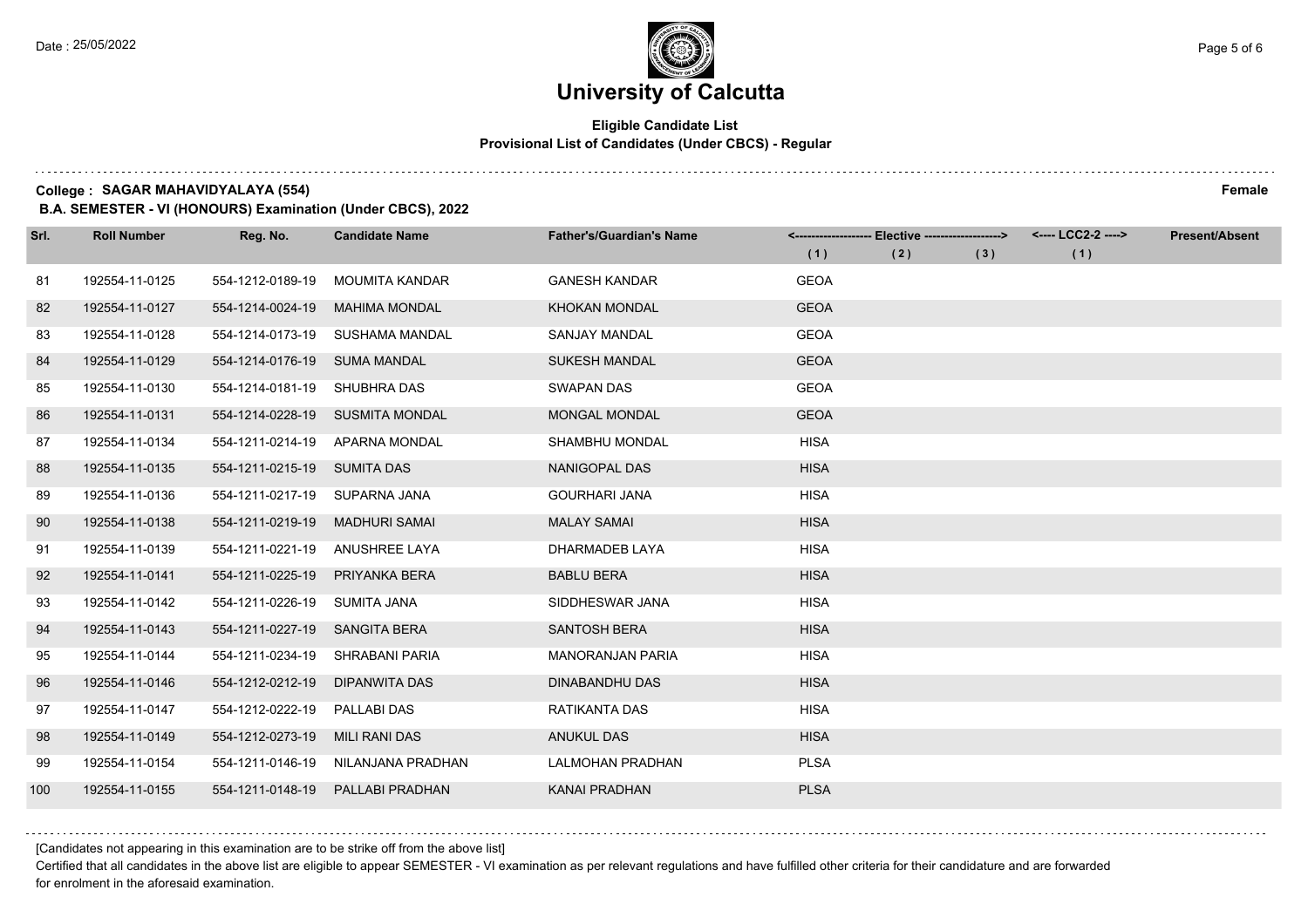## **Eligible Candidate List Provisional List of Candidates (Under CBCS) - Regular**

#### **College : SAGAR MAHAVIDYALAYA (554) Female**

**B.A. SEMESTER - VI (HONOURS) Examination (Under CBCS), 2022**

| Srl. | <b>Roll Number</b> | Reg. No.         | <b>Candidate Name</b>   | <b>Father's/Guardian's Name</b> |             | Elective -------------------> |     | <---- LCC2-2 ----> | <b>Present/Absent</b> |
|------|--------------------|------------------|-------------------------|---------------------------------|-------------|-------------------------------|-----|--------------------|-----------------------|
|      |                    |                  |                         |                                 | (1)         | (2)                           | (3) | (1)                |                       |
| 101  | 192554-11-0156     | 554-1211-0154-19 | <b>PRITI JANA</b>       | RAJPRAKASH JANA                 | <b>PLSA</b> |                               |     |                    |                       |
| 102  | 192554-11-0159     | 554-1212-0147-19 | <b>MOUMITA MONDAL</b>   | <b>DILIP MONDAL</b>             | <b>PLSA</b> |                               |     |                    |                       |
| 103  | 192554-11-0160     | 554-1212-0153-19 | <b>SUMANA MANDAL</b>    | <b>SANKAR MANDAL</b>            | <b>PLSA</b> |                               |     |                    |                       |
| 104  | 192554-11-0161     | 554-1212-0155-19 | <b>SOMA DAS</b>         | SIDDHARTHA SANKAR DAS           | <b>PLSA</b> |                               |     |                    |                       |
| 105  | 192554-11-0162     | 554-1214-0151-19 | <b>MAYNA MANDAL</b>     | <b>BIJOY MANDAL</b>             | <b>PLSA</b> |                               |     |                    |                       |
| 106  | 192554-11-0163     | 554-1214-0152-19 | SUMAYIA SULTANA         | SAIFULLA KHAN                   | <b>PLSA</b> |                               |     |                    |                       |
| 107  | 192554-11-0164     | 554-1211-0197-19 | <b>ANAMIKA SHIT</b>     | SATYABRATA SHIT                 | <b>SANA</b> |                               |     |                    |                       |
| 108  | 192554-11-0167     | 554-1211-0203-19 | <b>TANUSHREE PATRA</b>  | <b>BIBHURANJAN PATRA</b>        | <b>SANA</b> |                               |     |                    |                       |
| 109  | 192554-11-0168     | 554-1211-0205-19 | SUTAPA KHANRA           | <b>BHAGABAN KHANRA</b>          | SANA        |                               |     |                    |                       |
| 110  | 192554-11-0169     | 554-1211-0206-19 | <b>MANASI DAS</b>       | <b>MADHUSUDAN DAS</b>           | <b>SANA</b> |                               |     |                    |                       |
| 111  | 192554-11-0170     | 554-1211-0208-19 | SHRABANI DAS            | <b>MANAS DAS</b>                | <b>SANA</b> |                               |     |                    |                       |
| 112  | 192554-11-0173     | 554-1212-0204-19 | PARBATI PATRA           | <b>PANCHANAN PATRA</b>          | <b>SANA</b> |                               |     |                    |                       |
| 113  | 192554-11-0177     | 554-1214-0198-19 | <b>MONALISA MANDAL</b>  | ASIM KUMAR MANDAL               | <b>SANA</b> |                               |     |                    |                       |
| 114  | 192554-11-0178     | 554-1214-0199-19 | <b>JAYASHREE MANDAL</b> | <b>BABUL KUMAR MANDAL</b>       | <b>SANA</b> |                               |     |                    |                       |
| 115  | 192554-11-0181     | 554-1211-0722-18 | <b>BINDUMATI GOLE</b>   | <b>ASHOK GOLE</b>               | <b>EDCA</b> |                               |     |                    |                       |

Certified that all candidates in the above list are eligible to appear SEMESTER - VI examination as per relevant regulations and have fulfilled other criteria for their candidature and are forwarded for enrolment in the aforesaid examination.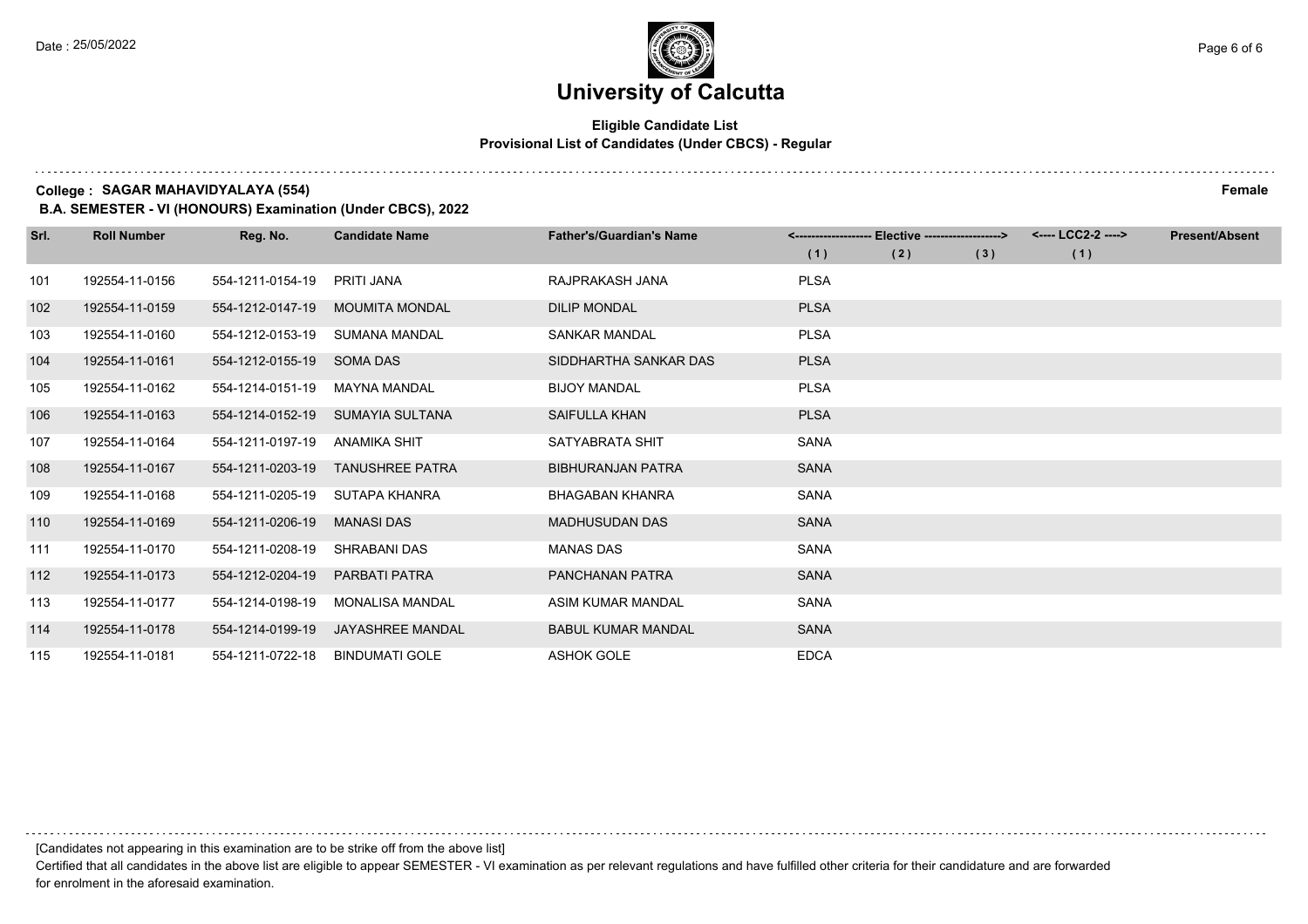$1.111$ 

# **University of Calcutta**

## **Eligible Candidate List Provisional List of Candidates (Under CBCS) - Regular**

#### **College : SAGAR MAHAVIDYALAYA (554) Male**

**B.A. SEMESTER - VI (HONOURS) Examination (Under CBCS), 2022**

| Srl.         | <b>Roll Number</b> | Reg. No.                      | <b>Candidate Name</b>              | <b>Father's/Guardian's Name</b> |             | <-------------------- Elective -------------------> |     | <---- LCC2-2 ----> | <b>Present/Absent</b> |
|--------------|--------------------|-------------------------------|------------------------------------|---------------------------------|-------------|-----------------------------------------------------|-----|--------------------|-----------------------|
|              |                    |                               |                                    |                                 | (1)         | (2)                                                 | (3) | (1)                |                       |
| $\mathbf{1}$ | 182554-21-0108     | 554-1111-0848-18              | <b>DIPAK DAS</b>                   | <b>KANAI DAS</b>                | <b>PLSA</b> |                                                     |     |                    |                       |
| $\mathbf{2}$ | 192554-21-0002     |                               | 554-1111-0127-19 SURYA ACHARYA     | MRITYUNJOY ACHARYA              | <b>BNGA</b> |                                                     |     |                    |                       |
| 3            | 192554-21-0008     | 554-1112-0001-19 SALIL DAS    |                                    | <b>DIPAK DAS</b>                | <b>BNGA</b> |                                                     |     |                    |                       |
| 4            | 192554-21-0010     |                               | 554-1112-0093-19 SHIBSANKAR KANDAR | <b>CHANDAN KANDAR</b>           | <b>BNGA</b> |                                                     |     |                    |                       |
| 5            | 192554-21-0012     | 554-1114-0091-19              | <b>BISHNUPADA MANDAL</b>           | <b>SUKUMAR MANDAL</b>           | <b>BNGA</b> |                                                     |     |                    |                       |
| 6            | 192554-21-0015     | 554-1111-0073-19              | <b>TAPAN BHUNIA</b>                | NABA KUMAR BHUNIA               | <b>EDCA</b> |                                                     |     |                    |                       |
| 7            | 192554-21-0016     | 554-1111-0074-19              | NRIPENDRA BERA                     | NARAYAN BERA                    | <b>EDCA</b> |                                                     |     |                    |                       |
| 8            | 192554-21-0017     | 554-1111-0076-19              | NITYANANDA SAMANTA                 | DUKHARAJ SAMANTA                | <b>EDCA</b> |                                                     |     |                    |                       |
| 9            | 192554-21-0018     | 554-1111-0077-19              | <b>SUKHEN DAS</b>                  | <b>BIPLAB DAS</b>               | <b>EDCA</b> |                                                     |     |                    |                       |
| 10           | 192554-21-0019     | 554-1111-0089-19              | <b>DEBASIS PATRA</b>               | RAMKRISHNA PATRA                | <b>EDCA</b> |                                                     |     |                    |                       |
| 11           | 192554-21-0022     | 554-1111-0130-19              | <b>RAJKUMAR MAITY</b>              | NANDADULAL MAITY                | <b>EDCA</b> |                                                     |     |                    |                       |
| 12           | 192554-21-0027     | 554-1112-0079-19              | SUDIP PRAMANIK                     | <b>DIBAKAR PRAMANIK</b>         | <b>EDCA</b> |                                                     |     |                    |                       |
| 13           | 192554-21-0029     | 554-1112-0090-19              | NABIN MUDI                         | <b>RAMHARI MUDI</b>             | <b>EDCA</b> |                                                     |     |                    |                       |
| 14           | 192554-21-0031     | 554-1112-0126-19              | <b>PRASANTA BARUI</b>              | <b>CHATURBHUJ BARUI</b>         | <b>EDCA</b> |                                                     |     |                    |                       |
| 15           | 192554-21-0032     | 554-1112-0128-19              | SOURAV PRAMANIK                    | SANJAY PRAMANIK                 | <b>EDCA</b> |                                                     |     |                    |                       |
| 16           | 192554-21-0033     | 554-1112-0129-19              | <b>BIPUL ARI</b>                   | <b>SUDHIR ARI</b>               | <b>EDCA</b> |                                                     |     |                    |                       |
| 17           | 192554-21-0034     | 554-1114-0072-19              | <b>JYOTI MAITY</b>                 | <b>JAYDEV MAITY</b>             | <b>EDCA</b> |                                                     |     |                    |                       |
| 18           | 192554-21-0039     | 554-1115-0149-19              | SK SOYED HOSAIN MUSTAFI            | <b>SK ERAT ALI</b>              | <b>EDCA</b> |                                                     |     |                    |                       |
| 19           | 192554-21-0041     |                               | 554-1111-0136-19 SHUBHANKAR MAITY  | UTPAL MAITY                     | <b>ENGA</b> |                                                     |     |                    |                       |
| <b>20</b>    | 192554-21-0042     | 554-1111-0137-19 ARUNABHA DAS |                                    | <b>ARUN KUMAR DAS</b>           | <b>ENGA</b> |                                                     |     |                    |                       |

[Candidates not appearing in this examination are to be strike off from the above list]

Certified that all candidates in the above list are eligible to appear SEMESTER - VI examination as per relevant regulations and have fulfilled other criteria for their candidature and are forwarded for enrolment in the aforesaid examination.

and a state of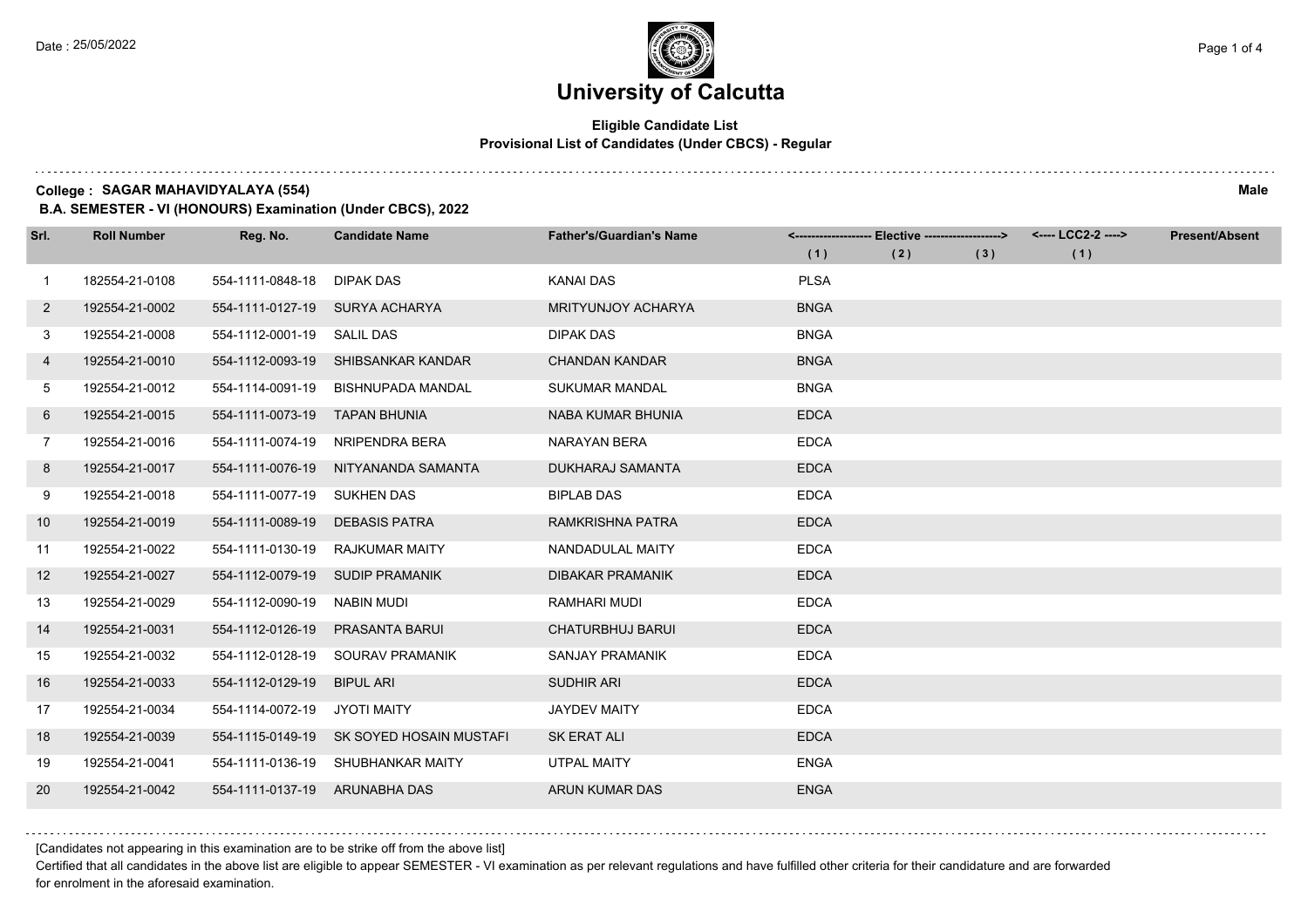$1.111$ 

# **University of Calcutta**

## **Eligible Candidate List Provisional List of Candidates (Under CBCS) - Regular**

#### **College : SAGAR MAHAVIDYALAYA (554) Male**

**B.A. SEMESTER - VI (HONOURS) Examination (Under CBCS), 2022**

| Srl. | <b>Roll Number</b> | Reg. No.                        | <b>Candidate Name</b>  | <b>Father's/Guardian's Name</b> | (1)         | <------------------- Elective ------------------><br>(2) | (3) | <---- LCC2-2 ----><br>(1) | <b>Present/Absent</b> |
|------|--------------------|---------------------------------|------------------------|---------------------------------|-------------|----------------------------------------------------------|-----|---------------------------|-----------------------|
|      |                    |                                 |                        |                                 |             |                                                          |     |                           |                       |
| 21   | 192554-21-0043     | 554-1111-0139-19                | SUPRAVAT JANA          | ASHOKE KUMAR JANA               | <b>ENGA</b> |                                                          |     |                           |                       |
| 22   | 192554-21-0044     | 554-1112-0084-19                | <b>TARUN KUMAR DAS</b> | <b>AJAY DAS</b>                 | <b>ENGA</b> |                                                          |     |                           |                       |
| 23   | 192554-21-0045     | 554-1112-0085-19 PAPAI PATRA    |                        | SHIBAJI PATRA                   | <b>ENGA</b> |                                                          |     |                           |                       |
| 24   | 192554-21-0046     | 554-1112-0086-19                | <b>MALAY DAS</b>       | <b>GURUPADA DAS</b>             | <b>ENGA</b> |                                                          |     |                           |                       |
| 25   | 192554-21-0047     | 554-1112-0138-19                | SOMNATH GAYEN          | PARTHA SARATHI GAYEN            | <b>ENGA</b> |                                                          |     |                           |                       |
| 26   | 192554-21-0048     | 554-1111-0059-19                | <b>SUBRATA MAITY</b>   | <b>GURUPADA MAITY</b>           | <b>GEOA</b> |                                                          |     |                           |                       |
| 27   | 192554-21-0049     | 554-1111-0061-19                | SOMNATH KHATUA         | HIMANGSHU KHATUA                | <b>GEOA</b> |                                                          |     |                           |                       |
| 28   | 192554-21-0050     | 554-1111-0062-19 AVIJIT PRADHAN |                        | <b>KANAILAL PRADHAN</b>         | <b>GEOA</b> |                                                          |     |                           |                       |
| 29   | 192554-21-0051     | 554-1111-0063-19                | <b>BINOY PRAMANIK</b>  | <b>BIKASH PRAMANIK</b>          | <b>GEOA</b> |                                                          |     |                           |                       |
| 30   | 192554-21-0052     | 554-1111-0066-19                | ARIJIT NAYEK           | ARUN KUMAR NAYEK                | <b>GEOA</b> |                                                          |     |                           |                       |
| 31   | 192554-21-0053     | 554-1111-0067-19                | RAMKRISHNA GIRI        | <b>SUBODH GIRI</b>              | <b>GEOA</b> |                                                          |     |                           |                       |
| 32   | 192554-21-0054     | 554-1111-0190-19 AVIRUK DAS     |                        | <b>MANIK CHANDRA DAS</b>        | <b>GEOA</b> |                                                          |     |                           |                       |
| 33   | 192554-21-0055     | 554-1111-0192-19                | <b>ASHTIC DAS</b>      | <b>NETAI DAS</b>                | <b>GEOA</b> |                                                          |     |                           |                       |
| 34   | 192554-21-0056     | 554-1111-0193-19 ATANU BHUNIA   |                        | <b>TAPAN BHUNIA</b>             | <b>GEOA</b> |                                                          |     |                           |                       |
| 35   | 192554-21-0057     | 554-1111-0211-19                | <b>RAJES PRADHAN</b>   | <b>BISWARANJAN PRADHAN</b>      | <b>GEOA</b> |                                                          |     |                           |                       |
| 36   | 192554-21-0058     | 554-1111-0265-19                | MILAN MANDAL           | PARMESHWAR MANDAL               | <b>GEOA</b> |                                                          |     |                           |                       |
| 37   | 192554-21-0059     | 554-1111-0268-19                | SOUMAYDIP KAR          | <b>DEBASIS KAR</b>              | <b>GEOA</b> |                                                          |     |                           |                       |
| 38   | 192554-21-0060     | 554-1111-0279-19                | <b>ALAKESH GIRI</b>    | <b>TAMASH GIRI</b>              | <b>GEOA</b> |                                                          |     |                           |                       |
| 39   | 192554-21-0061     | 554-1111-0653-17                | KUNAL BARIK            | <b>MADHAB BARIK</b>             | <b>GEOA</b> |                                                          |     |                           |                       |
| 40   | 192554-21-0062     | 554-1112-0182-19                | <b>PRITHWISH BERA</b>  | <b>PRADIP BERA</b>              | <b>GEOA</b> |                                                          |     |                           |                       |

[Candidates not appearing in this examination are to be strike off from the above list]

Certified that all candidates in the above list are eligible to appear SEMESTER - VI examination as per relevant regulations and have fulfilled other criteria for their candidature and are forwarded for enrolment in the aforesaid examination.

and a state of the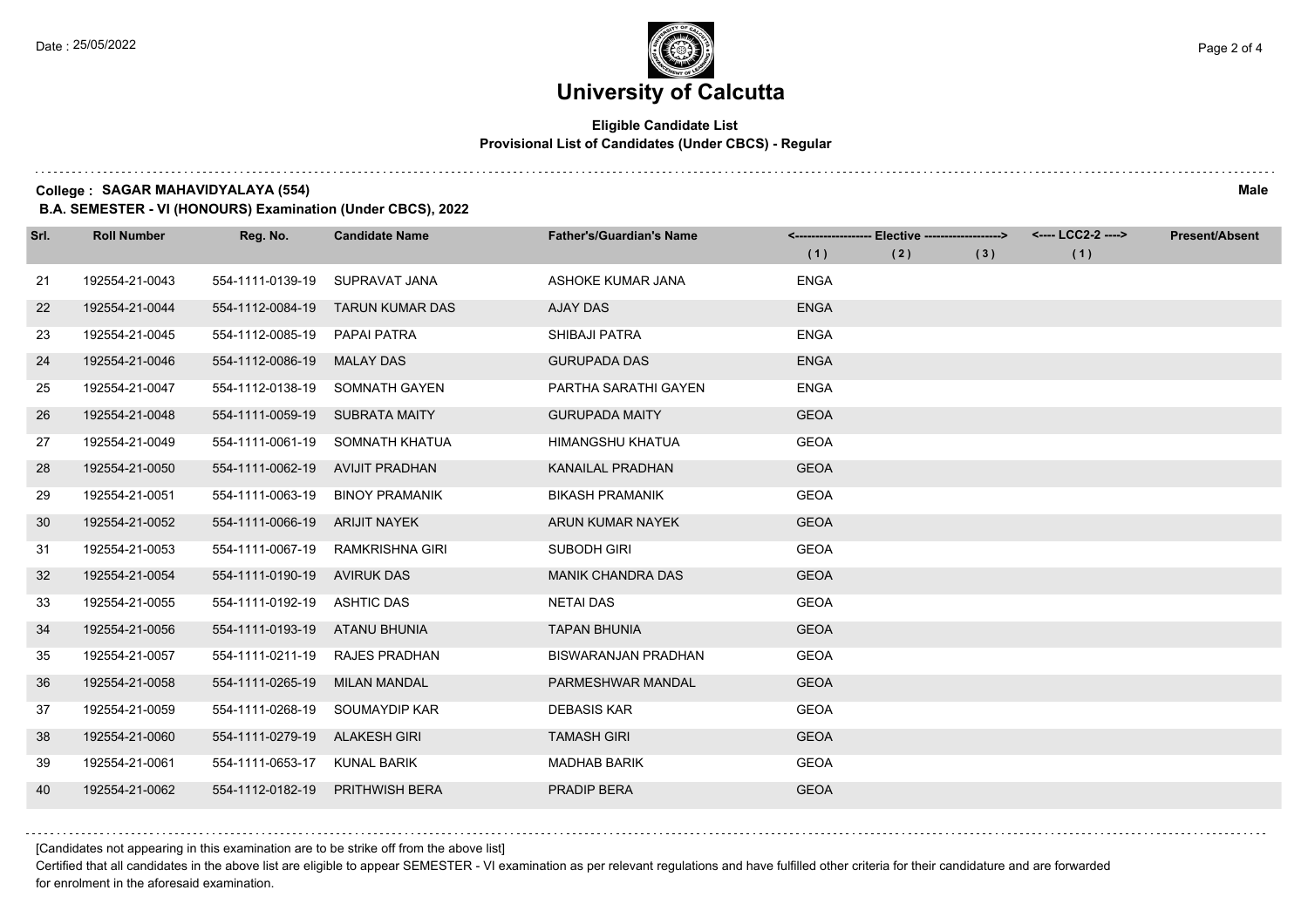## **Eligible Candidate List Provisional List of Candidates (Under CBCS) - Regular**

**College : SAGAR MAHAVIDYALAYA (554) Male**

**B.A. SEMESTER - VI (HONOURS) Examination (Under CBCS), 2022**

| Srl. | <b>Roll Number</b> | Reg. No.                        | <b>Candidate Name</b>  | <b>Father's/Guardian's Name</b> |             | <-------------------- Elective ------------------> |     | <---- LCC2-2 ----> | <b>Present/Absent</b> |
|------|--------------------|---------------------------------|------------------------|---------------------------------|-------------|----------------------------------------------------|-----|--------------------|-----------------------|
|      |                    |                                 |                        |                                 | (1)         | (2)                                                | (3) | (1)                |                       |
| 41   | 192554-21-0063     | 554-1114-0060-19                | <b>CHANCHAL MONDAL</b> | <b>SRIMANTA MONDAL</b>          | <b>GEOA</b> |                                                    |     |                    |                       |
| 42   | 192554-21-0064     | 554-1121-0628-16                | <b>RAJESH JANA</b>     | RADHESHYAM JANA                 | <b>GEOA</b> |                                                    |     |                    |                       |
| 43   | 192554-21-0066     | 554-1111-0230-19                | SUBHANKAR PAL          | <b>GOPAL PAL</b>                | <b>HISA</b> |                                                    |     |                    |                       |
| 44   | 192554-21-0067     | 554-1111-0232-19                | <b>RAJIB BERA</b>      | <b>MANAS BERA</b>               | <b>HISA</b> |                                                    |     |                    |                       |
| 45   | 192554-21-0068     | 554-1111-0235-19                | SANJOY PATRA           | <b>SANKAR PATRA</b>             | <b>HISA</b> |                                                    |     |                    |                       |
| 46   | 192554-21-0069     | 554-1111-0237-19                | SOUVIK PARIA           | <b>SAMARENDRA PARIA</b>         | <b>HISA</b> |                                                    |     |                    |                       |
| 47   | 192554-21-0070     | 554-1111-0239-19 ABHIJIT MONDAL |                        | NIRAPADA MONDAL                 | <b>HISA</b> |                                                    |     |                    |                       |
| 48   | 192554-21-0071     | 554-1111-0241-19                | <b>MANIKLAL MAITY</b>  | <b>BISHNUPADA MAITY</b>         | <b>HISA</b> |                                                    |     |                    |                       |
| 49   | 192554-21-0074     | 554-1111-0246-19                | <b>BIPUL BERA</b>      | <b>GOUR HARI BERA</b>           | <b>HISA</b> |                                                    |     |                    |                       |
| 50   | 192554-21-0076     | 554-1111-0249-19                | RABINDRANATH MONDAL    | <b>BASUDEV MONDAL</b>           | <b>HISA</b> |                                                    |     |                    |                       |
| 51   | 192554-21-0080     | 554-1111-0258-19                | <b>SUBHAJIT MAITY</b>  | <b>SANJIB MAITY</b>             | <b>HISA</b> |                                                    |     |                    |                       |
| 52   | 192554-21-0081     | 554-1111-0259-19                | <b>SK JAHANGIR</b>     | <b>SK KAMRUDDIN</b>             | <b>HISA</b> |                                                    |     |                    |                       |
| 53   | 192554-21-0083     | 554-1111-0288-19                | NASIR HOSSAIN KHAN     | ALIUDDIN KHAN                   | <b>HISA</b> |                                                    |     |                    |                       |
| 54   | 192554-21-0087     | 554-1112-0233-19                | <b>AMAL PRAMANIK</b>   | <b>SAHADEB PRAMANIK</b>         | <b>HISA</b> |                                                    |     |                    |                       |
| 55   | 192554-21-0089     | 554-1112-0253-19                | DIPTENDU ROY           | PRABHAKAR ROY                   | <b>HISA</b> |                                                    |     |                    |                       |
| 56   | 192554-21-0090     | 554-1112-0292-19                | SANJIB PATRA           | LAKHSMAN CHANDRA PATRA          | <b>HISA</b> |                                                    |     |                    |                       |
| 57   | 192554-21-0094     | 554-1114-0250-19                | <b>SAMIR DAS</b>       | <b>SUBAL DAS</b>                | <b>HISA</b> |                                                    |     |                    |                       |
| 58   | 192554-21-0095     | 554-1115-0287-19 SK UKIL        |                        | <b>SK AHAMMAD</b>               | <b>HISA</b> |                                                    |     |                    |                       |
| 59   | 192554-21-0098     | 554-1145-0236-19 SK MAIDUL      |                        | <b>SK MANIRUL</b>               | <b>HISA</b> |                                                    |     |                    |                       |
| 60   | 192554-21-0099     | 554-1111-0159-19 GOPAL DAS      |                        | <b>SUKDEV DAS</b>               | <b>PLSA</b> |                                                    |     |                    |                       |

[Candidates not appearing in this examination are to be strike off from the above list]

Certified that all candidates in the above list are eligible to appear SEMESTER - VI examination as per relevant regulations and have fulfilled other criteria for their candidature and are forwarded for enrolment in the aforesaid examination.

and a state of